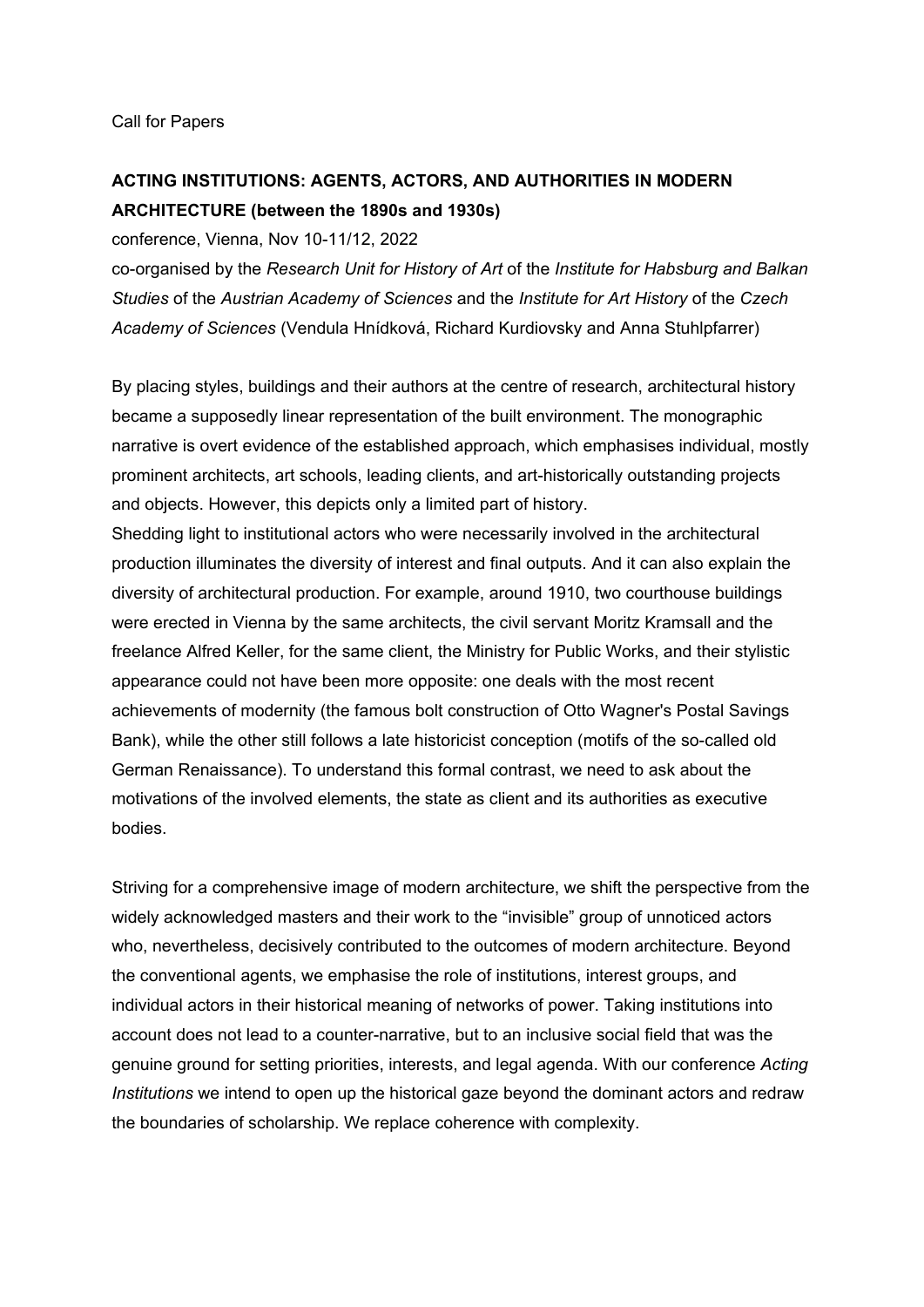The tangible line between institutional and individual authority often remains vague. To exemplify their intricate significance we compare by way of example two actors with diverse backgrounds.

An actor in whom personal interests overlap remarkably with professional tasks is Adolf Vetter, a high-ranking Austrian ministerial official and from 1910, director of the state trade promotion office. His membership in the German as well as the Austrian Werkbund, of which he was a co-founder in 1912, indicates on the one hand the political-economic interests of his office. On the other hand, we must judge them against the background of his personal cultural and artistic interests and environment: Vetter had his house in the Kaasgraben villa colony in Vienna-Döbling designed by none other than Josef Hoffmann, with whom he also had professional dealings in the context of economic and trade promotion or of the Austrian contributions for the *Exposition internationale* of 1925 in Paris.

An example of how institutions might have reinforced an architect's revolutionary influence on the built environment is Raymond Unwin who translated his socialist values not only into the first garden city design but also into his treaty *Nothing Gained by Overcrowding* (1912). His reform ideas found vivid recognition worldwide. In the UK, he was appointed a principal author of the *Tudor Walters Report* (1918) that advocates standardisation in housing in the aftermath of World War I. As a chief architect at the Ministry of Health, Unwin promoted the state´s responsibility in housing production in the next ten years.

Questions we want to raise may include for example:

Within what framework could authorities act and make decisions, and within what framework could the designing architects?

As far as the conception and evaluation of architecture is concerned, are the administrative side as a pragmatically acting authority and the artistically creative side like opposites? Or do we have to reckon with overlaps, because civil servants (and especially civil servant architects) could also act as advocates of certain innovative architectural ideas and concepts?

Who set priorities: the powerful individual? Or political, social, sanitary, religious, moral etc. ideologies or programmes? Or was it primarily about the general public interest and welfare as exercised by the state? Or about the state's own interests of power? What influence did and could professional associations want to exert, and which associations were more successful in their cultural policy than others?

The objective of our conference is to expand the field of architectural historiography by adding largely under-represented institutional **actors** as well as their agencies and practices to the common narratives of modern architecture.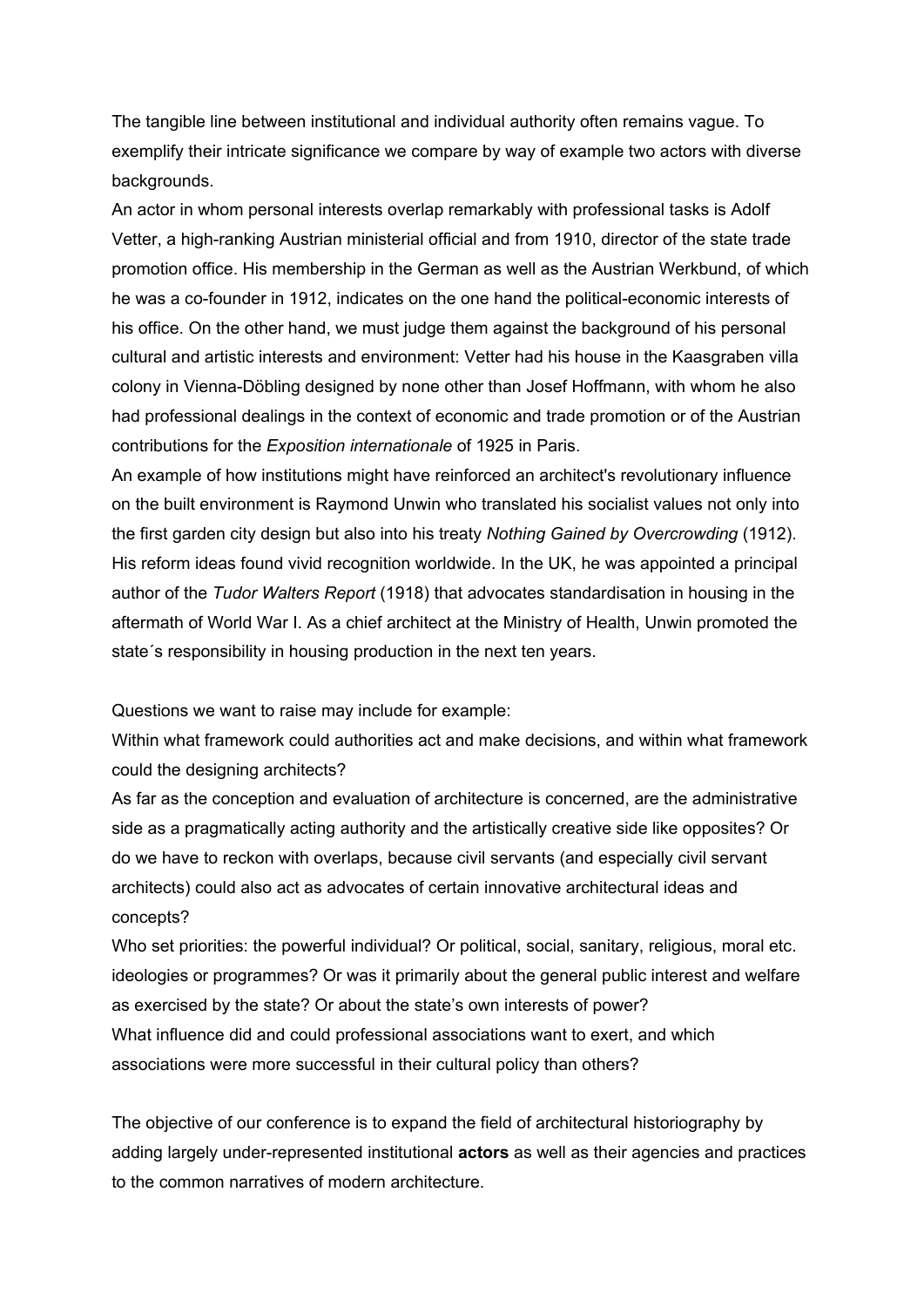This includes

- 1) Institutions: public administrative bodies such as ministries as central institutions, but also municipal and federal authorities, religious bodies, chambers of commerce, (housing) cooperatives etc.
- 2) interest groups: associations and clubs (such as architects' and/or artists' societies or other professional non-architect organisations such as medical or hygienic societies etc.)
- 3) individual actors: freelance architects, civil servant-architects and non-architect builders (e.g. civil servants responsible for public constructions or for other matters of architecture such as reform movements, experts for preservation of monuments and general heritage of a country [Heimatschutz]), social reformers etc.

As far as **objects and projects** are concerned (be they ideal or physical, implemented or unrealized), we are interested in any architectural matter that literally crossed a civil servant's desk, any architectural issue, in which the state intervened as a matter of principle and/or of responsibility (as initiator or as commissioner) or as a matter of self-interest to secure the own position of power and authority. This can include topics as diverse as parliament and ministry buildings, law courts, post office buildings, medical buildings, housing cooperatives and public housing initiatives, World's Fairs and other exhibitions, commissions for monument preservation or the Heimatschutz-movement etc.

**Temporarily**, we limit our topic to the time from the 1890s to the 1930s, the large period of modernism. Thus, we understand historic events such as, for example, World War I less as a caesura or rupture than as a fundamental event affecting all of Europe, which steered developments that had already begun in new directions under changed premises, but also continued in already existing directions.

**Spatially**, our thematic focus is not limited to Central Europe, but we invite contributions that encompass the whole of Europe at a time of dramatic and momentous change.

We invite proposals for a 20-minute presentation in English to be sent in one text document to richard.kurdiovsky@oeaw.ac.at including:

-) title and abstract of 400 words maximum

-) name of the author with current affiliation, contact details and a short biographical note (maximum 200 words).

Deadline for submission June 10, 2022, acceptance notification by July 10, 2022.